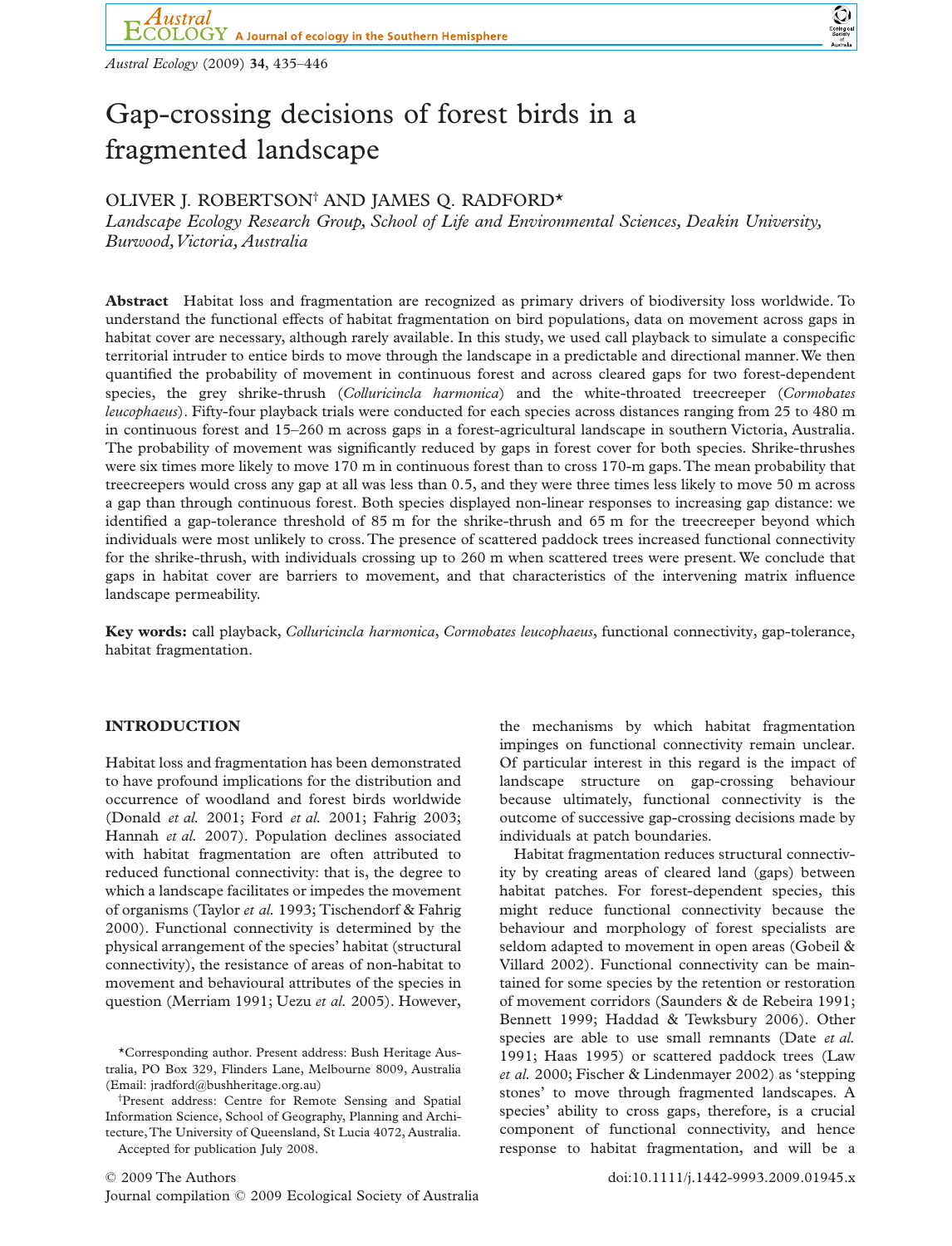function of a species behaviour, mobility and motivation to cross a gap (Bélisle *et al.* 2001).This ability can be quantified by 'gap-tolerance': the maximum distance of cleared land between two habitat patches that an individual will cross (Desrochers & Hannon 1997; Brooker *et al.* 1999).

The most direct means for estimating functional connectivity is derived from data on individual movements (Fagan & Calabrese 2006). However, relatively few studies have empirically examined how individual movement pathways are influenced by landscape structure (Desrochers & Hannon 1997; Robichaud *et al.* 2002; Shirley 2006). Mark-recapture, radiotelemetry and translocation studies provide critical information on long-distance movements and have established that movement might be disrupted by habitat fragmentation (e.g. Brooker *et al.* 1999; Cooper & Walters 2002; Gobeil & Villard 2002). Genetic approaches are able to show the demographic consequences of constrained movement in fragmented landscapes (Stow *et al.* 2001; Banks *et al.* 2005; Walker *et al.* 2007). However, these approaches do not explicitly examine movement pathways. This requires organism-based studies examining responses to variation in landscape structure to identify barriers to, or conduits for, movement across fragmented landscapes.

Individual-based modelling approaches (Tracey 2006), such as least-cost pathway analysis (Adriaensen *et al.* 2003) or cellular automation (Aurambout *et al.* 2005), indirectly examine movement pathways by integrating spatial information with population modelling. These approaches allocate movement costs to each 'cell' in a digital map of the landscape. Simulations are then run to find the path with the lowest movement costs (least resistance), or ascertain the probability of movement from source to destination, and thus identify likely movement pathways through fragmented landscapes. However, the attributes of the model species, the motivation for movement, and movement costs for different land-uses are rarely based on empirical data. Thus, the true costs of alternative pathways remain undefined (Epps *et al.* 2007). There is a demonstrative need for empirical data on movement behaviour to inform these potentially powerful management tools.

Call playback experiments, during which recorded bird calls are used to stimulate movement across gaps, are an organism-based approach used to derive empirical data pertaining to gap-crossing decisions. They are useful for examining movement behaviour because they are repeatable, standardize the destination and motivation for movement and provide a quantitative measure of inter-patch movement. Most call playback studies have been conducted in the closed forests of Europe and the Americas and have showed that relatively small gaps in forest cover (often <100 m) severely restrict avian movement (e.g. Desro-

chers & Hannon 1997; Rail *et al.* 1997; Bélisle & Desrochers 2002; Creegan & Osborne 2005). However, many Australian forests and woodlands have a more open canopy than the forests referred to above. Furthermore, many rural landscapes in Australia are characterized by fuzzy patch boundaries rather than distinct edges (McIntyre & Barrett 1992). Thus, Australian birds might be more inclined to cross patch boundaries and traverse larger gaps. The regular occurrence of a range of species (including our study species) in scattered trees and small remnants in agricultural landscapes (Fischer *et al.* 2005) supports this contention.

In this study, we used call playback experiments to investigate the gap-crossing decisions of two species, the grey shrike-thrush (*Colluricincla harmonica* Latham, 1802) and the white-throated treecreeper (*Cormobates leucophaeus* Latham, 1802), at relatively small spatial scales in different contexts in a fragmented landscape. Although this study was conducted in a forest setting, both species are widespread in woodlands and forests throughout south-eastern Australia. Our objective was to examine the behavioural processes underlying the choice of movement pathways, and thus, provide a process-oriented understanding of the impact of habitat fragmentation on functional connectivity and ultimately, the persistence of forest bird populations. Specifically, we asked:

- 1. Are cleared gaps a barrier to movement?
- 2. Are there characteristics of gaps that facilitate or militate against movement?
- 3. Is there a threshold distance beyond which gaps are impassable?
- 4. What is the gap-tolerance of the target species?

## **METHODS**

#### **Study region**

This study was conducted on the inland slopes of the Otway Ranges in southern Victoria, approximately 150 km south-west of Melbourne. The inland slopes experience a mild (mean daily max. temp: January 24.5°C; July 11.7°C) and mesic (mean annual rainfall: 1040 mm) climate; coastal regions are slightly drier with less seasonal variation in temperature (Bureau of Meteorology 2006). A rain shadow affects the northern foothills of the region (mean annual rainfall: 740 mm). At higher altitudes, vegetation consists of wet sclerophyll forest dominated by mountain ash (*Eucalyptus regnans*), mountain grey gum (*E. cypellocarpa*), Tasmanian blue gum (*E. globulus*), narrowleaved peppermint (*E. radiata*) and manna gum (*E. viminalis*). Lower on the slopes, this is replaced by riparian forests of manna gum and messmate (*E.*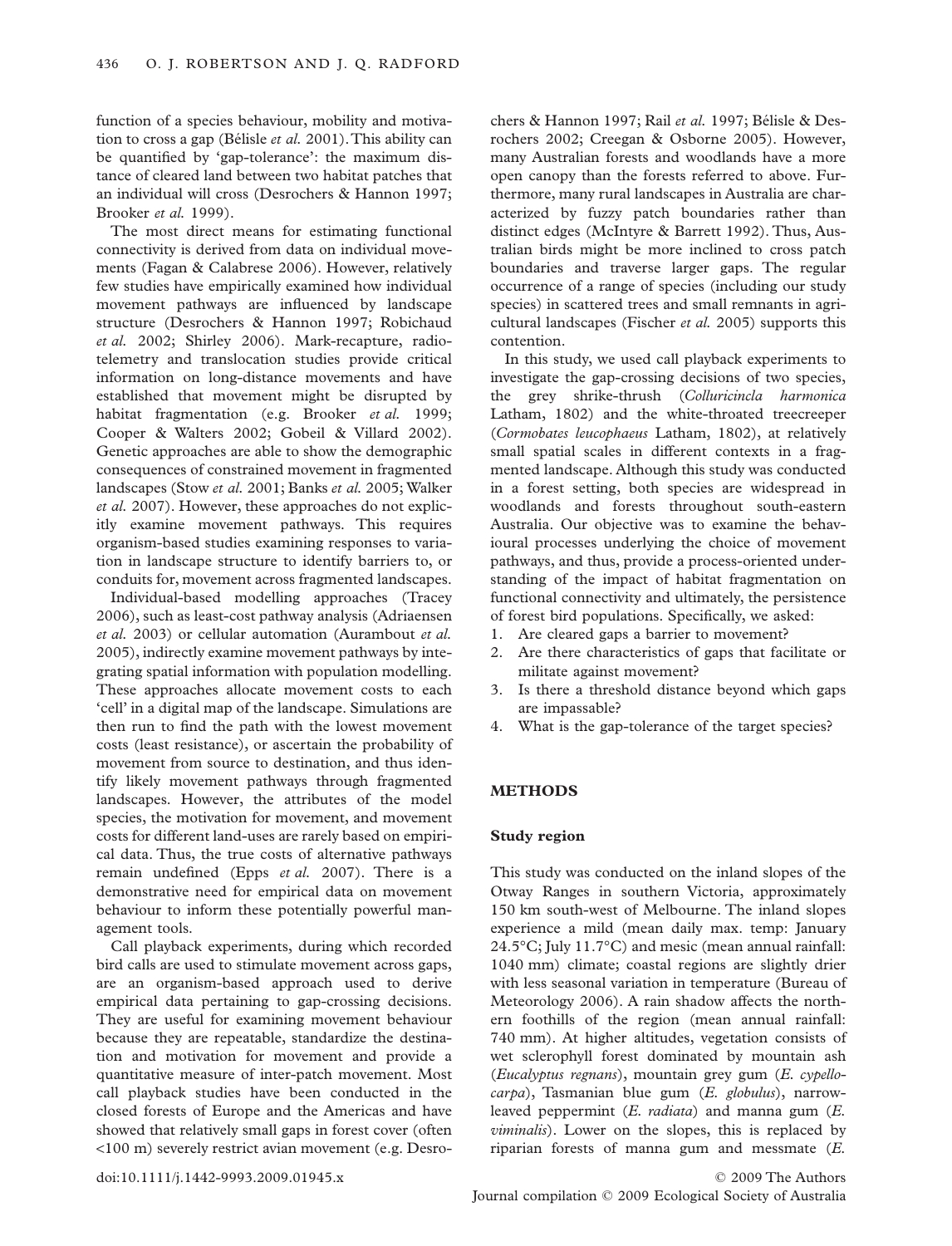*obliqua*), and dry forests and heathy woodlands consisting of messmate, brown stringybark (*E. baxteri*) and red stringybark (*E. marcrorhyncha*) (Department of Sustainability and Environment 2006).

Most of the contiguous forest of the Otway Ranges is contained within the Great Otway National Park (103 000 ha) and the Otways Forest Park (40 000 ha). These parks extend to the coast to the south but the northern edge is bordered by agricultural land (dairy, beef, agro-forestry, horse studs, vegetable crops), resulting in an artificial and abrupt forest edge. The fertile valleys have been preferentially and extensively cleared but some native vegetation remains along the creeks and drier ridges. The extent of habitat loss increases with distance from the contiguous forest, such that three distinct landscape patterns are apparent: contiguous forest, a band of highly fragmented forest patches within agricultural land, and extensively cleared agricultural land. Most forest remnants within the agricultural landscape are small  $( $20 \text{ ha}$ )$  and many have been modified by grazing.

#### **Study species**

The grey shrike-thrush is a common, widely distributed, medium-sized passerine (65 g) that occupies a range of habitats, including wet and dry sclerophyll forests and woodlands (Higgins & Peter 2002). It is primarily insectivorous, foraging by gleaning, probing and sallying in foliage, branches and tree trunks and on the ground, but will also prey on small frogs and lizards, eggs and young birds (Higgins & Peter 2002). In Victoria, breeding occurs between August and January, although pairs defend permanent territories using songs and displays (Higgins & Peter 2002). Territory size is variable, ranging from 5 to 18 ha, depending on region and habitat (Higgins & Peter 2002).The shrike-thrush is sedentary (Griffioen & Clarke 2002) but little is known about local movement patterns.

The white-throated treecreeper is a small (22 g) sedentary bird that occurs across eastern Australia in rainforest, wet and dry sclerophyll forests, woodland and riparian habitat (Doerr & Doerr 2001; Griffioen & Clarke 2002). It is almost entirely arboreal, gleaning invertebrates (mostly ants) from the surface and under the bark of trunks and branches. Breeding occurs between August and January when pairs occupy and defend the territory together. However, outside the breeding season, males and females avoid each other and might divide the territory, sometimes engaging in agonistic behaviour. Territories range from 2 to 12 ha during the breeding season (slightly smaller during the non-breeding season) and are vigorously defended with calls and displays (Noske 1991; Doerr & Doerr 2001). Dispersal has been studied in continuous habitat (Doerr & Doerr 2004) and young birds might move up to 2 km from their natal territory during exploratory forays (Doerr & Doerr 2001) but little is known about movement pathways in fragmented habitat.

# **Call playback experiments**

Call playback experiments involved the broadcast of conspecific calls simulating a territorial intruder to stimulate target birds to move towards the call. For each species, a series of 'control' and 'gap' playback trials were conducted over a range of distances, where 'distance' refers to the linear distance between the target bird and the broadcast speaker when playback commences. Control trials were conducted in continuous forest within the Great Otways National Park. Birds were located by walking along walking trails, 4WD tracks and management roads. Once a target bird was identified, its location was marked with flagging tape and the distance from bird to speaker was recorded later. By communicating via two-way radios, an observer monitored the target bird while an assistant operated the call broadcast from a prescribed distance. Gap trials were conducted across clearings between forest patches. After locating the target bird in a forest patch (source patch), calls were broadcast from a second forest patch (speaker patch) across the gap. Gap distance – the shortest distance between forest canopy edges – was measured using a rangefinder.

For all trials, conspecific calls were broadcast intermittently for 1 min followed by 1 min silence, for a total of 10 min.The pause in playback was intended to imitate natural patterns of calling and allow target birds to reply. A trial ended when either (i) the target bird moved to within 10 horizontal metres of the speaker (success); or (ii) the target bird failed to arrive at the speaker after 10 min (failure). Observers minimized interference by concealing themselves, keeping a reasonable distance from the target bird, and taking care not to 'chase' the target bird towards the speaker. A maximum of one trial for each species was conducted at each site. Trials for the shrike-thrush and treecreeper at the same site were conducted at different times.

A 15-W megaphone hardwired to a portable CD player (Faunatech) was used to broadcast recorded calls. The broadcast operator crouched low to the ground, holding the speaker at knee-height, facing the direction of the target bird. For all trials, calls were broadcast at a constant volume, considerably louder than the normal calls of both species. Sound attenuation is greater through forest than cleared land: thus, true differences in movement propensity between continuous forest and gaps might be underestimated because of a slightly weaker stimulus through continu-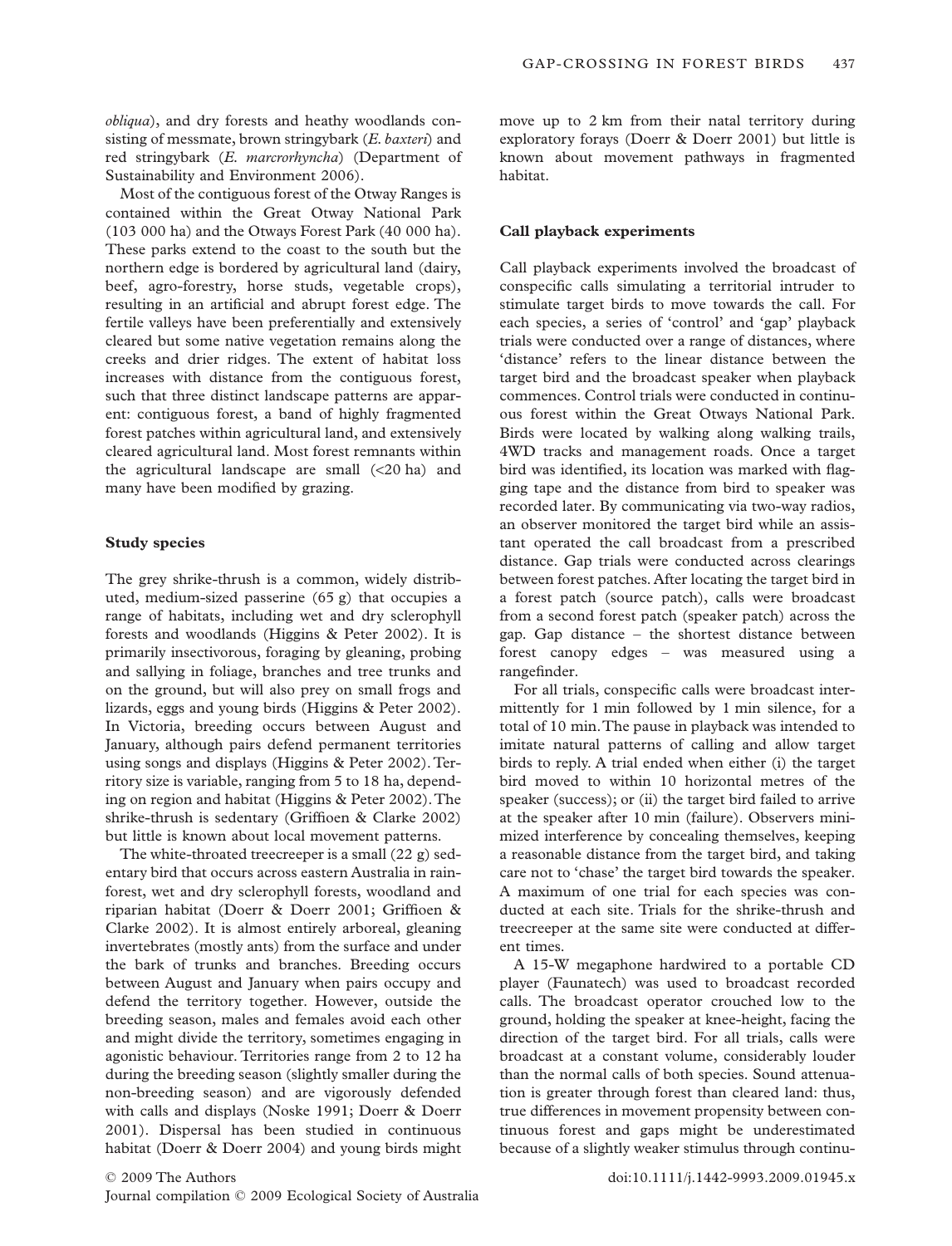ous forest. Nonetheless, playback was clearly audible to 500 m through continuous forest. For the shrikethrush, we used a 5-min recording of calls and song, long sequence phrases and a duet of the nominate race *C. harmonica* (Plowright 2003a). For the treecreeper, we used a 5-min recording of the nominate race *C. leucophaeus* that included prolonged trills, song, notes, rolling trills and adults with fledglings (Plowright 2003b). All trials were conducted between 07.30 and 12.00 hours or 16.00 and 17.30 hours from 1 May to 5 August 2006. Trials were not conducted during rain or high wind because of sound degradation.

## **Study sites**

Gap sites were initially identified from a digital map of forest cover in a geographical information system. However, gaps less than 50 m were difficult to identify from the geographical information system, so additional gap sites were selected once in the field. Most source patches were extensive forests within the park system but some remnants (minimum 20 ha) within agricultural land were also used. Source patches were checked just before playback to ensure the target species was present. The location of control sites was determined by access along tracks and walking paths but all sites were at least 500 m apart.

Land-use in the gap between the source and speaker patches was always grazed pasture, although bracken fern (*Pteridium esculentum*) was present at some sites. Scattered paddock trees were sometimes also present in the gap. No minimum size was set for speaker patches; they were usually small remnants but also included linear vegetation along roads and creeks. Patches with non-native vegetation and gaps with sealed roads or buildings were excluded. At each site, the gap distance, patch size and presence of paddock trees, bracken and conspecifics was recorded (Table 1).

# **Data analysis**

1. Are cleared gaps a barrier to movement?We examined the effects of landscape structure (continuous forest *vs*. gap) and distance on the probability of movement (success *vs*. fail) using logistic regression (McCullagh & Nelder 1989).We constructed models with distance entered initially as a simple linear term and then as a polynomial with up to three degrees of freedom. We compared these models using Akaike's information criterion (AIC) and two estimates of model performance: (i) the area under the receiver operating characteristic (ROC) curve; and (ii) Miller's calibration slope (Wintle *et al.* 2005). The ROC area measures the ability of a model to correctly predict **Table 1.** Variables recorded for each gap trial

| Variable           | Description                                                                                            |  |  |  |
|--------------------|--------------------------------------------------------------------------------------------------------|--|--|--|
| Response           | Success: target bird moves within<br>10 m of speaker                                                   |  |  |  |
|                    | Failure: target bird not within 10 m of<br>speaker after 10 min                                        |  |  |  |
| Distance           | Distance (m) across gap between<br>canopy edges                                                        |  |  |  |
| Paddock trees      | Present: paddock trees (living or<br>dead) in gap                                                      |  |  |  |
|                    | Absent: no paddock trees in gap                                                                        |  |  |  |
| <b>Bracken</b>     | Present: bracken covers a majority of<br>the gap                                                       |  |  |  |
|                    | Absent: pasture grasses cover majority<br>of the gap                                                   |  |  |  |
| Speaker patch size | Small: <20 ha including riparian or<br>roadside vegetation                                             |  |  |  |
|                    | Large: $>20$ ha                                                                                        |  |  |  |
| Conspecifics       | Present: conspecifics (excluding the<br>target bird) observed in the speaker<br>patch during the trial |  |  |  |
|                    | Absent: conspecifics not observed in<br>speaker patch                                                  |  |  |  |

positive and negative responses, and ranges from 1 (perfect discrimination) to 0.5 (no better than random discrimination) (Fielding & Bell 1997). Miller's calibration slope measures the ability of a model to accurately predict the proportion of cases that are expected to be positive for a given predicted probability (Wintle *et al.* 2005). Bootstrapped estimates of ROC area and Miller's calibration slope were obtained using functions in Wintle *et al.* (2005) implemented in the R statistical platform (R Development Core Team 2005).

- 2. What are the characteristics of gaps that influence movement? We examined the influence of gap characteristics (Table 2) on the probability of movement using data from the gap trials only. We used logistic regression with all possible subsets selection (Genstat 8.1, Lawes Agricultural Trust 2005) to identify the most parsimonious model (based on AIC) of gap-crossing for each species.
- 3. Does gap-crossing exhibit a threshold response? We adapted the approach of Rail *et al.* (1997) to assess non-monotonic responses in gap-crossing in relation to gap distance. Using the model identified in (2) for each species, we compared model fit (AIC and percent deviance explained) across a series of models in which distance was treated first as a continuous variable and then as a dichotomous factor greater or smaller than a threshold distance. Twenty threshold distances in 10-m increments (5, 15... 195) were examined. Support for a threshold response would be provided if model fit was highest when distance was entered as a dichotomous factor.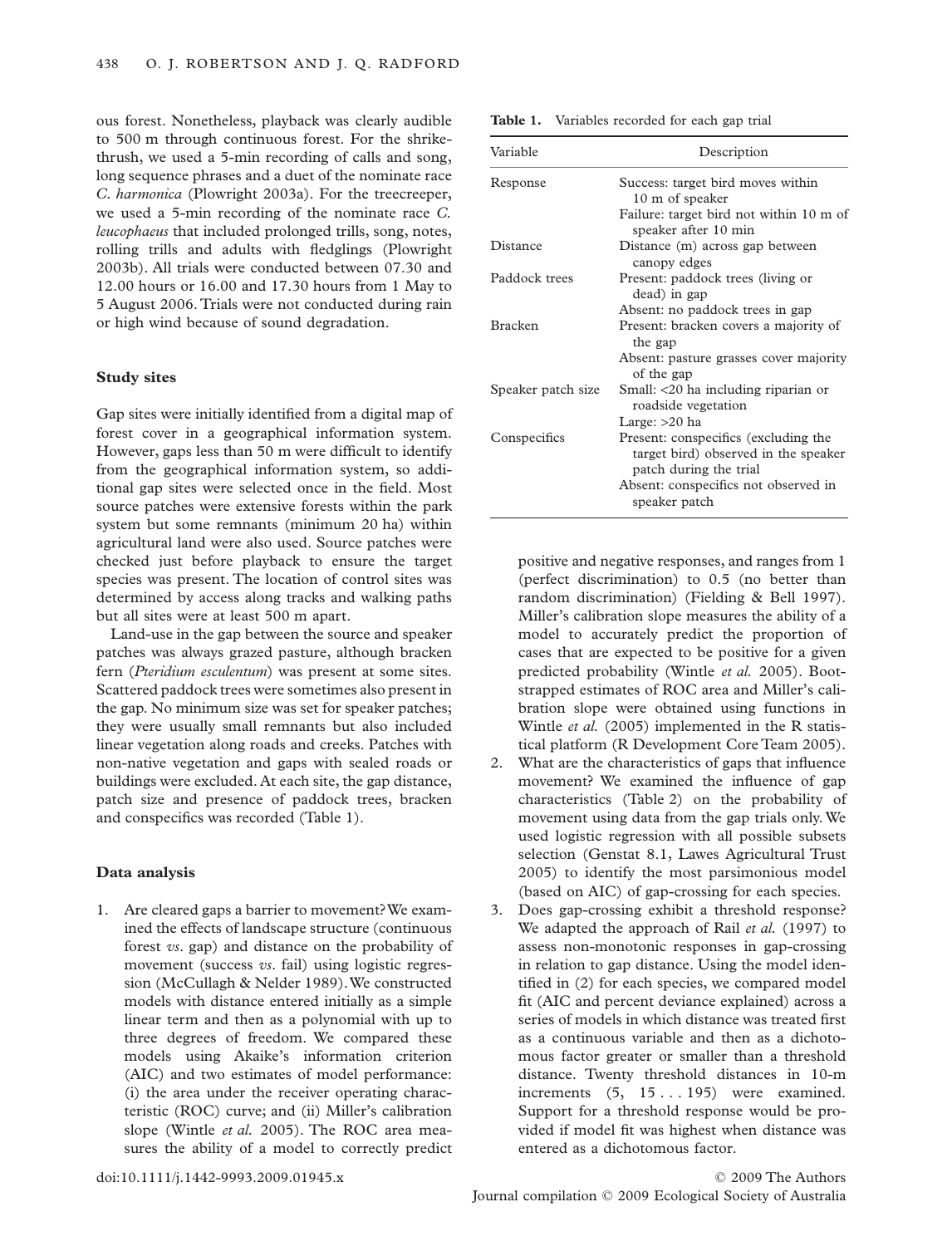| Variable                   | Paddock trees |              | <b>Bracken</b> |              | Patch size   |              | Conspecifics |              |
|----------------------------|---------------|--------------|----------------|--------------|--------------|--------------|--------------|--------------|
|                            | Present       | Absent       | Present        | Absent       | Small        | Large        | Present      | Absent       |
| Grey shrike-thrush         |               |              |                |              |              |              |              |              |
| Number of sites            | 6             | 26           | 15             | 17           | 18           | 14           | 13           | 19           |
| Mean distance              | $191 \pm 49$  | $95 \pm 56$  | $110 \pm 49$   | $115 \pm 80$ | $93 \pm 60$  | $138 \pm 67$ | $111 \pm 66$ | $114 \pm 68$ |
| White-throated treecreeper |               |              |                |              |              |              |              |              |
| Number of sites            | 2             | 23           | 8              | 17           | 16           | 9            |              | 18           |
| Mean distance              | $217 \pm 60$  | $101 \pm 61$ | $93 \pm 46$    | $119 \pm 76$ | $106 \pm 67$ | $118 \pm 73$ | $126 \pm 90$ | $104 \pm 59$ |

**Table 2.** Land-use and mean  $(\pm SD)$  gap distance of the grey shrike-thrush  $(n = 32)$  and white-throated treecreeper  $(n = 25)$ gap trial sites

**Table 3.** Comparison of model performance and bootstrapped estimates of model discrimination (ROC) and calibration (MCS)

| <b>Species</b>             | Model                     | $%$ dev exp | AIC. | ROC.  | <b>MCS</b> |
|----------------------------|---------------------------|-------------|------|-------|------------|
| Grey shrike-thrush         | $Gap + Distance$          | 29.5        | 58.7 | 0.837 | 0.988      |
| Grey shrike-thrush         | $Gap + poly(Distance, 3)$ | 44.8        | 51.3 | 0.812 | 0.596      |
| White-throated treecreeper | $Gap + Distance$          | 25.2        | 55.1 | 0.767 | 0.864      |
| White-throated treecreeper | $Gap + poly(Distance, 2)$ | 28.4        | 55.0 | 0.732 | 0.660      |

The expression 'poly(Distance,  $x$ )' refers to a polynomial term with  $x$  degrees of freedom; '% dev exp' is the percent deviance explained (i.e. 100 \* (null dev - residual dev)/null dev). AIC, Akaike's information criterion; ROC area, the area under the receiver operating characteristic curve; MCS, Miller's calibration slope.

# **RESULTS**

Twenty-two control trials with distances ranging from 35 to 480 m and 32 gap trials ranging from 15 to 260 m were conducted for the shrike-thrush. Positive responses were observed for distances up to 315 m in control trials, and up to 260 m in the gap trials. However, in the absence of paddock trees, positive responses in the gap trials were limited to 80 m. For the treecreeper, we conducted 29 control trials over 25 to 200 m and 25 gap trials from 25 to 260 m. Positive responses were consistently recorded up to 120 m in the control trials, whereas only three positive responses were obtained in the gap trials, ranging from 35 to 65 m.

#### **Gaps as a barrier to movement**

For both the shrike-thrush and the treecreeper, explained deviance was higher and AIC lower when distance was entered as a polynomial term (Table 3), indicating a better fit to the observed data. However, the area under the ROC curve and the calibration statistics were much higher when distance was entered as a linear term (Table 3), suggesting these models have greater discriminatory and predictive value and are less sensitive to atypical responses in the observed data. Thus, we present the linear models here because they have better predictive discrimination.

There was a significant effect of landscape structure on the probability of success for both species; individuals were much less likely to cross gaps in response to the call playback (Table 4).The largest discrepancy in the probability of success between the control and gap trials was over distances of 50–200 m for the shrikethrush, and 0–100 m for the treecreeper (Fig. 1). For example, shrike-thrushes were 2.5 times less likely to cross 100-m gaps and nearly six times less likely cross 170-m gaps compared with similar distances in continuous forest (Fig. 1a *cf.* 1b). The mean probability that treecreepers would cross any gap at all was less than 0.5, and they were two times less likely to cross 20-m gaps and three times less likely to cross 50-m gaps than for equivalent distances in continuous forest (Fig. 1c *cf.* 1d).

The probability of success for either species also decreases with increasing distance in both continuous habitat and across gaps (Table 4). However, the rate of decline with distance did not differ significantly between control and gap trials: that is, the interaction between landscape structure and distance was not significant for either species (grey shrike-thrush: change deviance  $= 0.072$ ,  $P = 0.788$ ; white-throated treecreeper: change in deviance =  $1.05$ ,  $P = 0.384$ ).

# **What are the characteristics of gaps that influence movement?**

The single best model of shrike-thrush gap-crossing included distance and paddock trees (Table 5). In fact,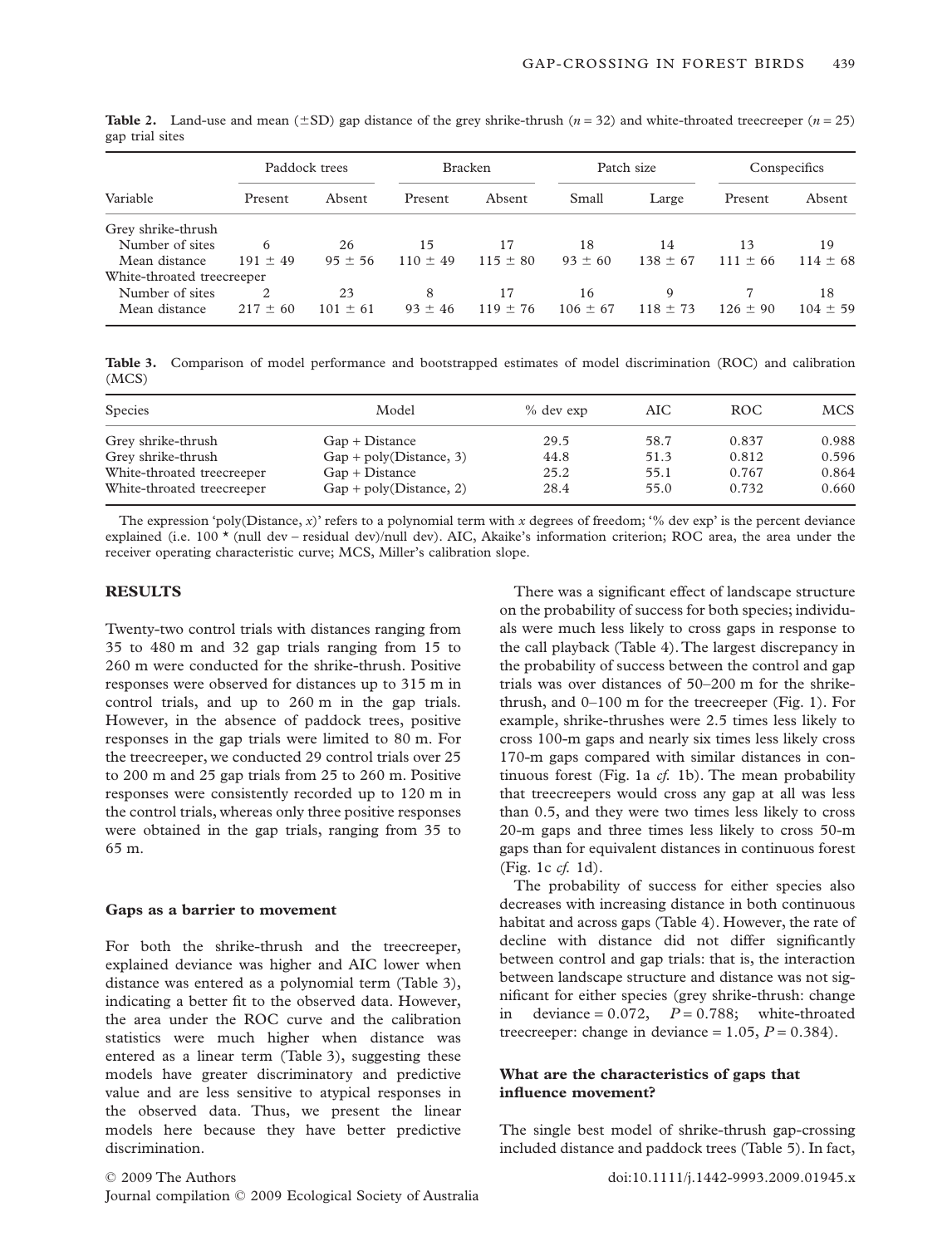| Variable                   | Estimate | SE    | $t$ -value | Ρ       |
|----------------------------|----------|-------|------------|---------|
| Grey shrike-thrush         |          |       |            |         |
| Intercept                  | 4.84     | 1.46  | 3.30       | < 0.001 |
| Gap                        | $-3.47$  | 1.06  | $-3.27$    | 0.001   |
| Distance                   | $-0.018$ | 0.006 | $-3.06$    | 0.002   |
| White-throated treecreeper |          |       |            |         |
| Intercept                  | 1.94     | 0.92  | 2.10       | 0.035   |
| Gap                        | $-1.99$  | 0.80  | $-2.48$    | 0.013   |
| Distance                   | $-0.024$ | 0.01  | $-2.48$    | 0.013   |

**Table 4.** Influence of landscape structure and distance on the probability of a positive response to call playback for the grey shrike-thrush and white-throated treecreeper

The parameter estimate for 'Gap' is relative to continuous forest.



**Fig. 1.** Probability of success as a function of distance for the Grey Shrike-thrush in (a) control trials and (b) gap trials and the White-throated Treecreeper in (c) control trials and (d) gap trials. Light solid lines indicate 95% confidence intervals. Observed responses  $(\bigcirc)$  are also indicated.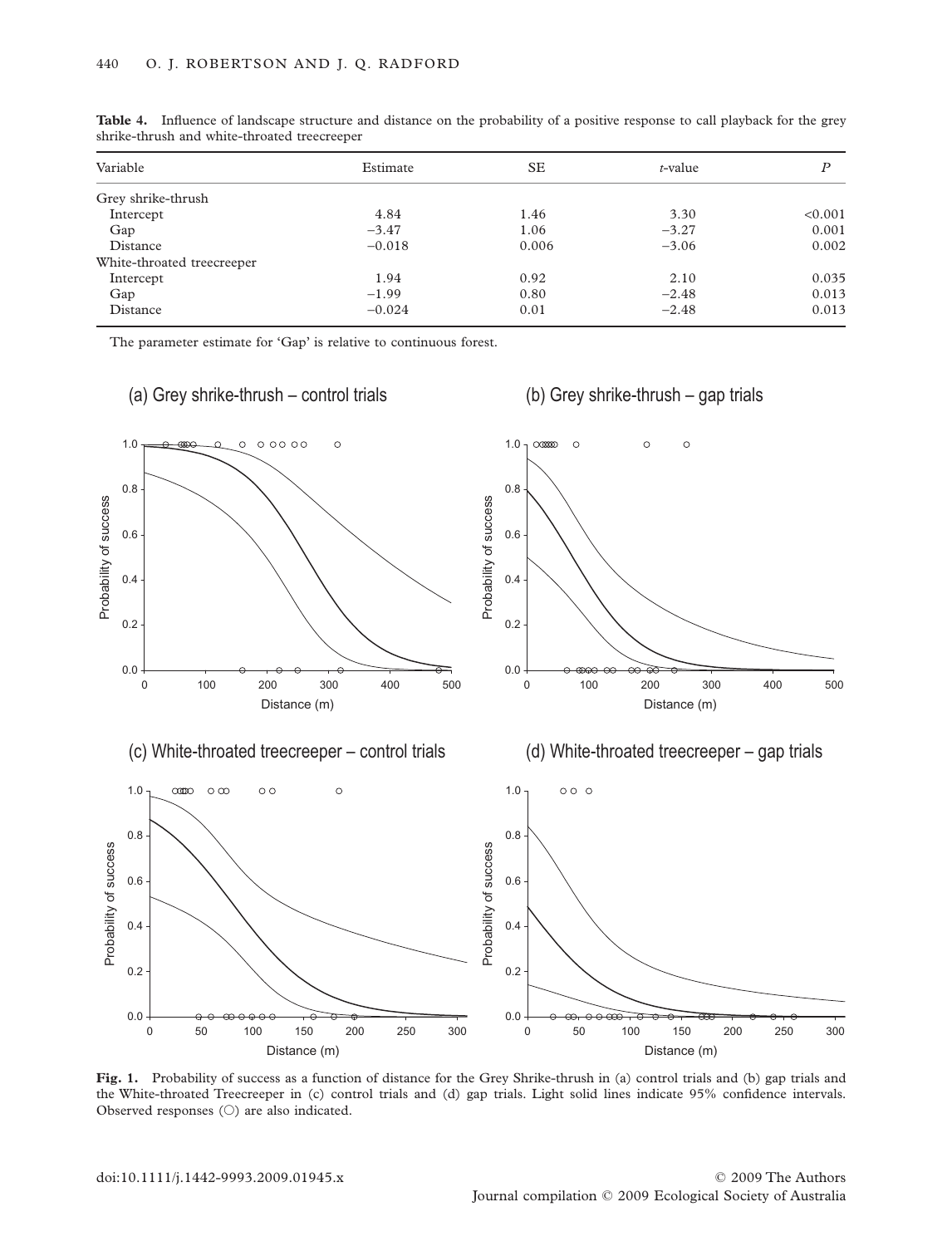| Variable                   | Estimate | <b>SE</b> | t-value |       |
|----------------------------|----------|-----------|---------|-------|
| Grey shrike-thrush         |          |           |         |       |
| Intercept                  | 2.28     | 1.06      | 2.15    | 0.032 |
| Distance                   | $-0.033$ | 0.012     | $-2.68$ | 0.007 |
| Paddock trees (present)    | 3.08     | 1.74      | 1.77    | 0.076 |
| White-throated treecreeper |          |           |         |       |
| Intercept                  | 2.20     | 2.14      | 1.03    | 0.304 |
| Distance                   | $-0.042$ | 0.035     | $-1.20$ | 0.230 |
| Bracken (present)          | $-11.0$  | 97.0      | $-0.11$ | 0.910 |
| Patch size (large)         | $-10.7$  | 84.4      | $-0.13$ | 0.899 |

**Table 5.** Influence of gap characteristics on the probability of a positive response to call playback for the grey shrike-thrush and white-throated treecreeper

Parameter estimates for Paddock trees (present) are relative to Paddock trees (absent), Bracken (present) relative to Bracken (absent) and Patch size (large) relative to Patch size (small).

the 10 best models all included distance, and four of the five best models also included paddock trees. The probability of shrike-thrush movement decreased rapidly with gap distance but increased when paddock trees were present, such that at a distance of 150 m the mean probability of gap-crossing was less than 0.1 in the absence of scattered paddock trees but 0.6 with scattered trees (Fig. 2a). The most parsimonious model based on AIC for treecreeper gap-crossing included distance, bracken and patch size. However, this model was a poor fit that overestimated at low probabilities and underestimated at high probabilities, with very high standard error to estimate ratios for bracken and patch size (Table 5).This raised concerns about including these terms in the model: the change in deviance associated with removing either bracken (change in deviance = 2.54, d.f. = 1,  $P =$  $0.111$ ) or patch size (change in deviance = 2.38, d.f.  $= 1, P = 0.123$  was marginal. Thus, for simplicity, we preferred a model that included only distance (estimate  $= -0.05 \pm 0.03$ , change in deviance  $= 5.49$ , d.f.  $= 1$ ,  $P = 0.019$ ) (Fig. 2b). However, as indicated by the very wide confidence intervals (Fig. 2b), the precision of this model remains very low because of the small number of positive responses recorded.

#### **Does gap-crossing exhibit a threshold response?**

The fit of the shrike-thrush gap-crossing model was better when distance was considered as a dichotomous factor with a threshold distance of 85 m (Adj.  $R^2$  =  $63.8\%$ , AIC = 20.3) than when distance was entered as a continuous variable (Adj.  $R^2 = 22.9\%$ , AIC = 36.5) (Fig. 3). Indeed, threshold distances of 55 m (Adj.  $R^2 = 49.0\%$ , AIC = 26.2), 95 m (Adj.  $R^2 =$ 38.4%, AIC = 30.4), 75 m (Adj.  $R^2 = 33.8\%$ , AIC = 32.2), 105 m (Adj.  $R^2 = 32.5\%$ , AIC = 32.7) and 45 m (Adj.  $R^2 = 30.2\%$ , AIC = 33.7) were all better fits than the continuous model (Fig. 3). The pattern for the



**Fig. 2.** Probability of gap-crossing as a function of distance for the (a) grey shrike-thrush when paddock trees are absent (heavy solid line) and present (heavy dashed line) and (b) white-throated treecreeper. Light solid lines indicate 95% confidence intervals when paddock trees are absent; light dashed lines indicate 95% confidence intervals when paddock trees are present. Observed responses without  $(\bigcirc)$ and with  $(x)$  paddock trees indicated for the shrike-thrush.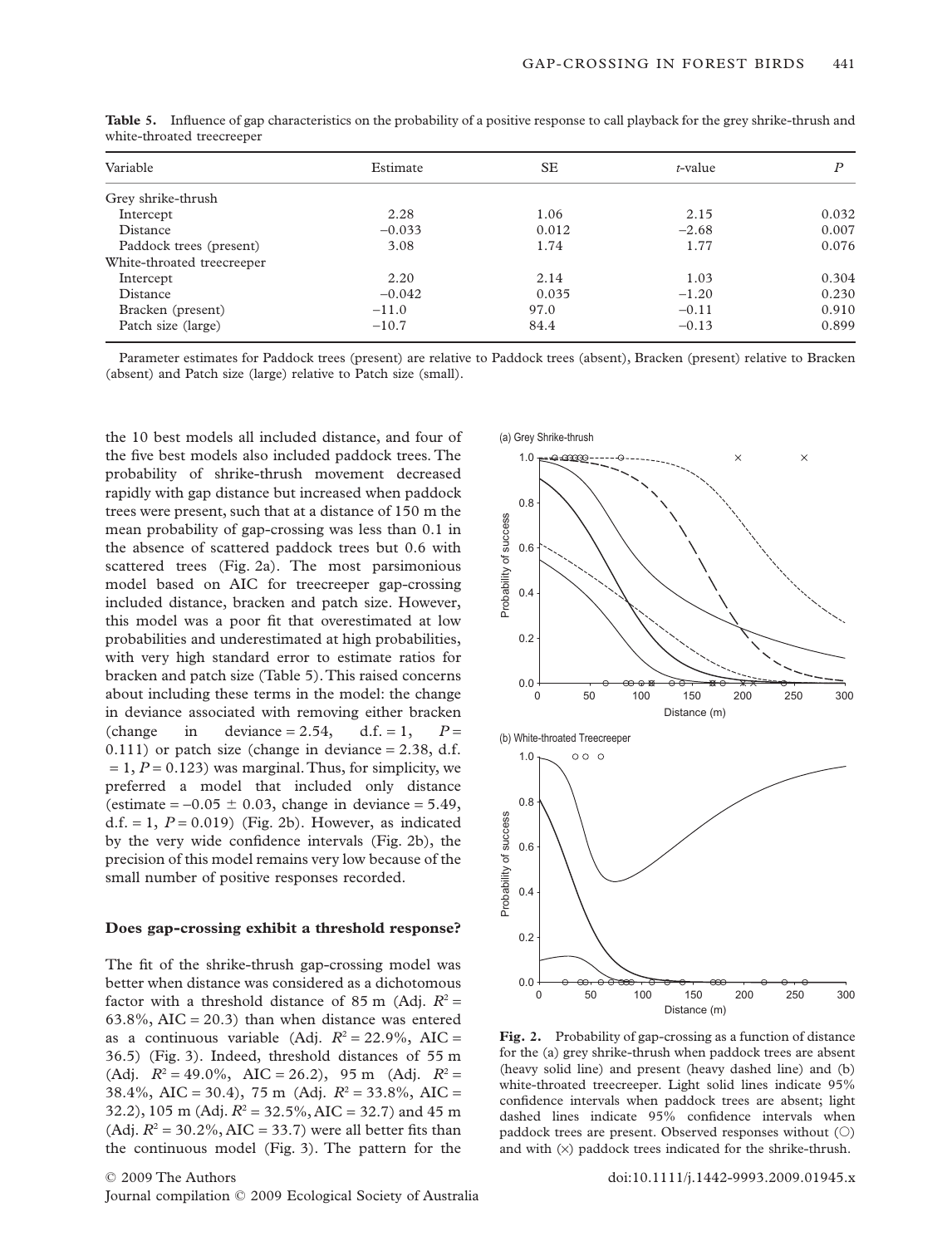

**Fig. 3.** Residual deviance from logistic regression models of gap-crossing for the grey shrike-thrush  $(\Box)$  and whitethroated treecreeper  $(\blacksquare)$  when distance is treated as a dichotomous factor split at different gap-tolerance thresholds, and as a continuous variable. Note that 'Paddock trees' was also included in the shrike-thrush models.

treecreeper was similar although less striking: the best fits were achieved when distance was treated as a dichotomous factor with threshold distances of 65 m (Adj.  $R^2 = 39.8\%$ , AIC = 14.6) or 75 m (Adj.  $R^2 =$  $34.8\%$ , AIC = 15.5), compared with the fit when considered as a continuous variable (Adj.  $R^2 = 26.9\%$ ,  $AIC = 16.8$  (Fig. 3).

## **DISCUSSION**

#### **Cleared land as a barrier to movement**

This study provided empirical, individual-based evidence that gaps in forest cover constrain the movement of the grey shrike-thrush and the white-throated treecreeper. Individuals were less likely to move through the landscape in response to the stimulus of a simulated territorial intruder as distance between the target bird and the stimulus increased. Pertinently, individuals were more likely to move through continuous habitat than discontinuous habitat (i.e. gap trials). Our results clearly showed that cleared land is a barrier to the movement of individuals, and that gaps greater than 100 m might significantly reduce functional connectivity for the study species.

Contrary to expectations, our results were remarkably consistent with gap-crossing studies from forested ecosystems in other parts of the world that show that gaps of less than 100 m might severely impede the movement of forest birds. For example, understory passerines were reluctant to enter open pasture in Chile (Seiving *et al.* 1996), Amazonian rainforest birds failed to recolonise patches isolated by as little as 80 m

(Laurance *et al.* 2002), and 100-m gaps inhibit the movement of many forest songbirds in North American boreal forests (Desrochers & Hannon 1997; Rail *et al.* 1997). What are the behavioural mechanisms behind this reluctance to cross gaps?

Forest specialists are often hesitant to cross boundaries marked by extreme structural contrast, such as the interface between forest and cleared land (Wiens *et al.* 1985; Norris & Stutchbury 2001; Shirley 2006). A contributing factor might be that forest species have had little reason to traverse clearings in their evolutionary history; therefore the avoidance of such areas might be an innate response (Greenberg 1989). The current study was conducted in a region that was heavily forested until European settlement less than 200 years ago. Thus, there might be a 'hard-wired' aversion to gaps in forest cover in populations endemic to this region. It would be intriguing to ascertain whether conspecific populations in more open woodland habitat are similarly constrained by gaps in habitat cover.There are also likely to be contemporary fitness benefits from avoiding gaps. Forest birds are more vulnerable to raptors in open areas, so there is greater perceived and actual predation risk in gaps (Lima & Dill 1990; Desrochers & Hannon 1997; Yoder *et al.* 2004). The energetic cost of movement might also be higher in open areas (Grubb & Doherty 1999; Graham 2001) particularly for the smaller treecreeper, which is a relatively weak flier and normally advances by a series of short tree-to-tree flights.

Gaps in forest cover were not totally impermeable for the study species: there was a better than 50% chance that the shrike-thrush would cross gaps up to 70 m, and the treecreeper was observed crossing gaps up to 60 m. However, the probability of gap-crossing decreased precipitously with increasing distance. This suggests movement reflects a trade-off between the energetic costs and exposure to predators which increase with gap distance and the benefit of gapcrossing, which in this study, was to defend their territory from a potential intruder.Thus, the permeability of the landscape not only depends on land-use (forest or pasture) but also on the configuration of forest patches in the landscape that determines gap distance (Gobeil &Villard 2002).The motivation for movement might also influence landscape permeability. It might be that individuals are willing to accept greater risk and cross larger gaps during dispersal or when searching for a mate than when defending a territory. There might also be seasonal influences: during the breeding season, costs associated with territory intrusion might rise (e.g. extra-pair fertilizations, divorce, challenge for territory) precipitating movement across larger gaps. Thus, given particular constraints or inducements to move, the ability of individuals to disperse through fragmented landscapes might be better than the results of this study suggest. However, landscape configura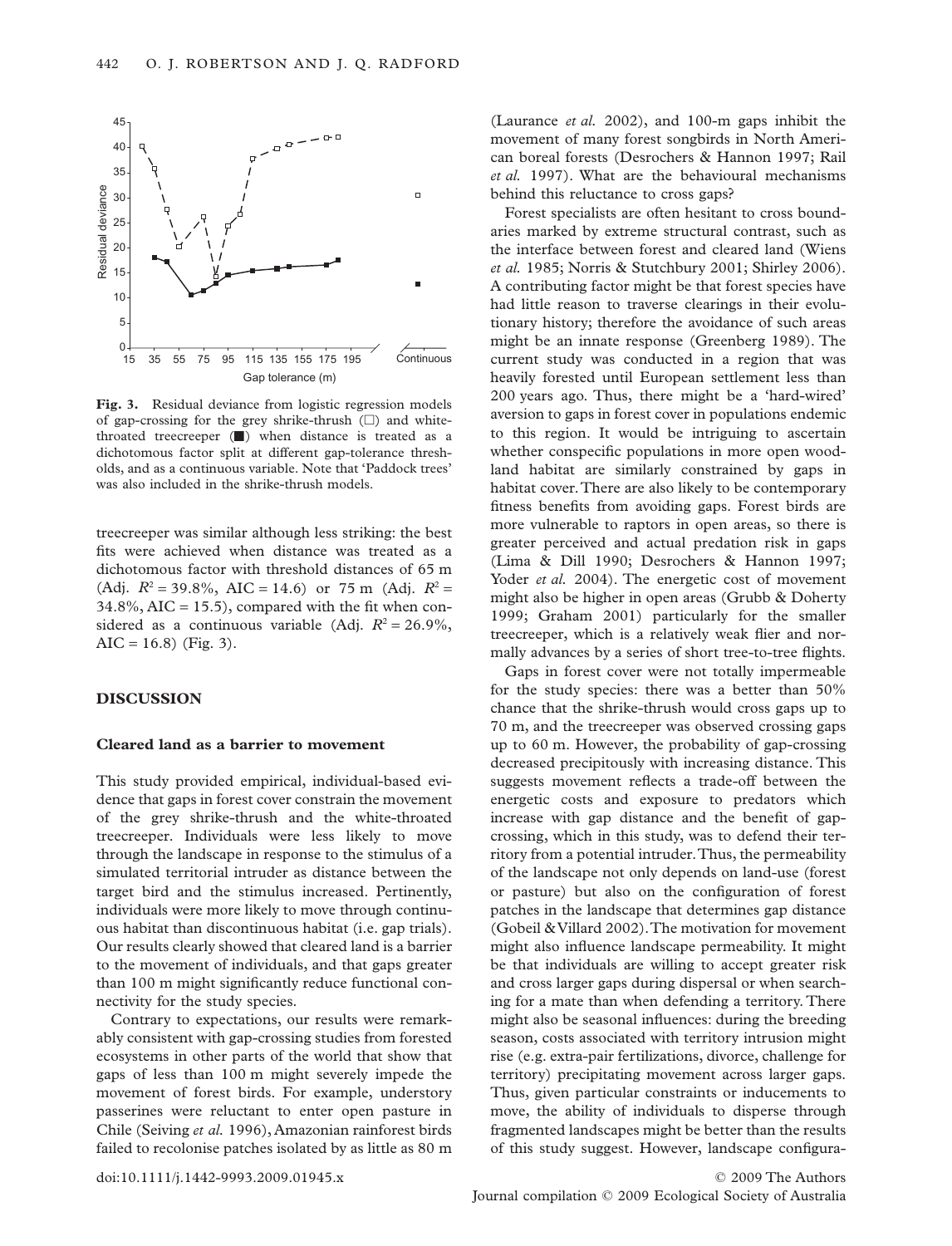tion is likely to influence the ease with which individuals are able to move with smaller gaps and multiple pathways offering less resistance to movement and facilitating functional connectivity (McRae & Beier 2007).

Response to call playback might have been curtailed by territory boundaries (Betts *et al.* 2005). Although the trials in continuous forest were designed to control for this effect, territory boundaries might often be located along the forest edge, reducing the impetus for an individual to respond to an intruder in an adjacent patch. Furthermore, it is likely that some of the distance travelled by individuals through continuous forest in response to call playback were within part of its territory, whereas this was unlikely to be the case for cleared land. This raises the possibility that we underestimated the gap-crossing ability of our study species. For example, some Neotropical forest birds are able to cross treeless gaps of several hundred metres (Norris & Stutchbury 2001; Fraser & Stutchbury 2004). Perhaps the relevant indicator is the distance birds will move beyond their territory boundary in response to an intruder. However, this is difficult to measure and the fact that shrike-thrushes crossed gaps of 200–260 m when scattered trees were present indicated that the motivation for crossing remained strong.

#### **Influence of paddock trees on gap-crossing**

For some forest-dependent species, the presence of scattered trees can 'soften' the barrier to movement imposed by the matrix (Fischer *et al.* 2005). Individuals might rest and forage in paddock trees, seek refuge from predators, or use them to survey the landscape for predators.The presence of scattered paddock trees improved functional connectivity for the grey shrikethrush. Paddock trees were present in the only cases in which shrike-thrushes crossed gaps greater than 80 m. Birds were observed perching momentarily in dead or living trees before crossing to the speaker patch. However, paddock trees did not ensure movement with birds failing to cross several gaps between 110– 210 m even though paddock trees were present. Fischer and Lindenmayer (2002) found that paddock trees were used as stepping stones by a range of bird species and inferred that paddock trees increased landscape connectivity. Our results corroborate these findings. Paddock trees are likely to be critical elements for inter-patch movements in fragmented or variegated landscapes (McIntyre & Barrett 1992; Manning *et al.* 2006).

#### **Thresholds in gap-crossing and gap-tolerance**

The probability of gap-crossing in relation to gap distance was non-monotonic for both the shrike-thrush

and the treecreeper. The dichotomous (threshold) models were better approximations of movement behaviour than models in which distance was considered as a continuous gradient. Based on the fit of the dichotomous models, gap tolerance was estimated to be 85 m for the shrike-thrush and 65 m for the treecreeper.The low incidence with which treecreepers crossed gaps of any size suggests 65 m might be an overestimate. However, at this distance, the predicted mean probability of gap-crossing was 0.15, indicating that although gaps of this distance might not preclude movement, the likelihood of crossing is very low.

These results have direct management implications because they indicate the grey shrike-thrush and white-throated treecreeper might be sensitive to fragmentation that isolates patches by more than 85 and 65 m, respectively. Managers seeking to improve functional connectivity therefore need to implement strategies to minimize the occurrence of gaps greater than the identified gap-tolerance limits.The preference that both species displayed for moving through continuous habitat in this study suggests habitat corridors might be effective for increasing movement. However, this study was not designed to test movement through corridors and there are fundamental differences between corridors and continuous forest. For example, width might influence the distance an individual moves along a corridor (Bennett 1999) but such constraints do not apply to individuals moving through continuous habitat. Moreover, corridors might not be the most cost-effective way to increase connectivity if individuals are able to use small patches or scattered trees as stepping stones to move through the landscape.

Few studies have quantified the gap-tolerance of Australian birds. Brooker and Brooker (1997) used mark-recapture to quantify dispersal distances of bluebreasted fairy-wrens (*Malurus pulcherrimus*), and then applied an individual-based simulation model on this and other data to identify likely gap-tolerance distances of 60 m for the fairy-wrens and 270 m for the white-browed babbler (*Pomatostomus superciliosus*) (Brooker *et al.* 1999). Radford and Bennett (2006) inferred a gap-tolerance of 450 m for the whitebrowed treecreeper (*Climacteris affinis*) from patterns of patch occupancy. Gap-tolerance for less mobile taxa (e.g. arboreal mammals, reptiles, amphibians, terrestrial invertebrates) is likely to differ considerably from those identified for birds, although the gap-tolerance of 75 m identified for the squirrel glider (*Petaurus norfolcensis*) in agricultural landscapes (van der Ree *et al.* 2003) was coincidentally similar to the results obtained here.

The treecreeper appeared less inclined to leave forest cover and had a lower gap-tolerance than the shrike-thrush. This disparity might be due to differences in foraging mode, mobility and morphology.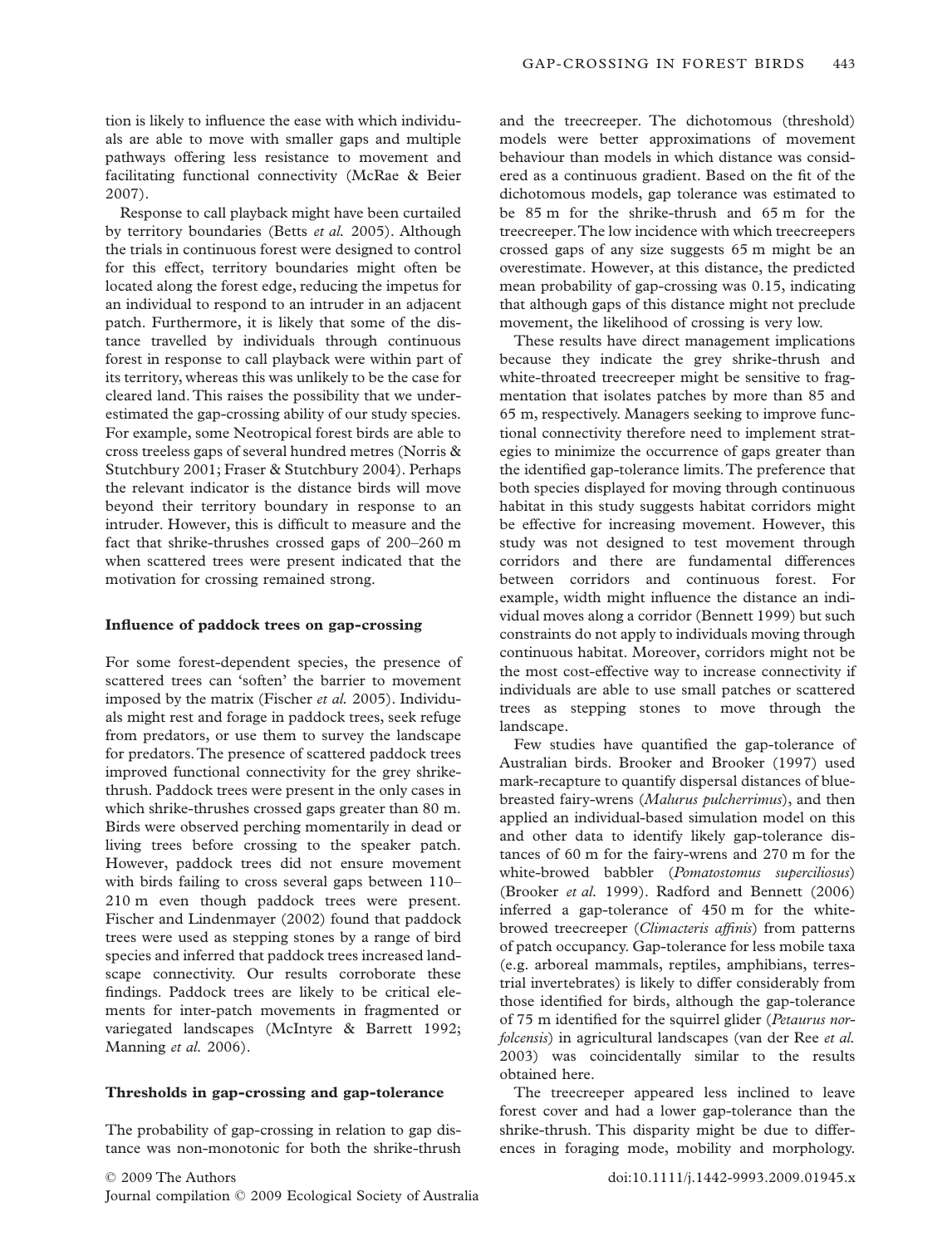Certainly, the shrike-thrush has faster and stronger flight than the treecreeper, and gap-tolerance might be positively related to body mass (Creegan & Osborne 2005) although this relationship requires further testing. Interestingly, both species studied here are commonly observed in relatively small and isolated patches and are generally considered 'tolerant' to fragmentation. Neither species breeds cooperatively, and thus young are expelled from their natal territories which might increase their ability and motivation to disperse across gaps. More fragmentation-sensitive species, many of which are cooperatively breeding species (e.g. brown treecreeper, Cooper & Walters 2002) or ground-dwelling and cover-dependent species (e.g. speckled warbler, Gardner 2002), are likely to have shorter gap-tolerances and be less inclined to cross gaps. Species-specific differences in movement capacity are well documented (Rail *et al.* 1997; Bélisle & Desrochers 2002; Creegan & Osborne 2005), and reinforce the perils of ascribing community-wide functional connectivity on the basis of one or two species. However, empirical data should be considered when available, and gap-crossing studies can make a valuable contribution towards improving our knowledge of gap-tolerance and functional connectivity for a guild of species. This will provide more robust data on which to base representations of landscape connectivity and to inform spatially dynamic models.

# **ACKNOWLEDGEMENTS**

This work was carried out under Permit number 10003760 from the Department of Sustainability and Environment, and animal ethics approval was granted by the Deakin University Animal Welfare Committee (A21/2006). Financial assistance was provided by the School of Life and Environmental Sciences, Deakin University. We thank the Robertson family, Rohan Currie, Mark Mackinnon, Andrew Hustwaite and Charlotta Lomas for assistance in the field. We are indebted to the landholders who granted access to their properties. We thank Jane Elith for statistical advice. Comments from Hugh Ford and an anonymous referee improved an earlier version of this paper.

## **REFERENCES**

- Adriaensen F., Chardon J. P., De Blust G. *et al.* (2003) The application of 'least-cost' modelling as a functional landscape model. *Landscape Urban Plan.* **64,** 233–47.
- Aurambout J.-P., Endress A. G. & Deal B. M. (2005) A spatial model to estimate habitat fragmentation and its

consequences on long-term persistence on animal populations. *Environ. Monit. Assess.* **109,** 199–225.

- Banks S. C., Lindenmayer D. B., Ward S. J. & Taylor A. C. (2005) The effects of habitat fragmentation via forestry plantation establishment on spatial genotypic structure in the small marsupial carnivore, Antechinus agilis. *Mol. Ecol.* **14,** 1667–80.
- Bélisle M. & Desrochers A. (2002) Gap-crossing decisions by forest birds: an empirical basis for parameterizing spatiallyexplicit, individual-based models. *Landscape Ecol.* **17,** 219– 31.
- Bélisle M., Desrochers A. & Fortin M.-J. (2001) Influence of forest cover on the movements of forest birds: a homing experiment. *Ecology* **82,** 1893–904.
- Bennett A. F. (1999*) Linkages in the Landscape: The Role of Corridors and Connectivity in Wildlife Conservation*. International Union for the Conservation of Nature, Gland.
- Betts M. G., Hadley A. S. & Doran P. J. (2005) Avian mobbing response is restricted by territory boundaries: experimental evidence from two species of forest warblers. *Ethology* **111,** 821–35.
- Brooker L., Brooker M. & Cale P. (1999) Animal dispersal in fragmented habitat: measuring habitat connectivity, corridor use, and dispersal mortality. *Ecol. Soc.* **3,** 1–14.
- Brooker M. & Brooker L. (1997) Dispersal of the Blue-breasted Fairy-wren in fragmented habitat in the wheatbelt of Western Australia. *Pac. Conserv. Biol.* **3,** 295–300.
- Bureau of Meteorology (2006) Climate averages. [Cited 15 September 2006.] Available from URL: [http://www.bom.gov.au/](http://www.bom.gov.au) climate/averages
- Cooper C. B. & Walters J. R. (2002) Experimental evidence of disrupted dispersal causing decline of an Australian passerine in fragmented habitat. *Conserv. Biol.* **16,** 471–8.
- Creegan H. P. & Osborne P. E. (2005) Gap-crossing decisions of woodland songbirds in Scotland: an experimental approach. *J. Appl. Ecol.* **42,** 678–87.
- Date E. M., Ford H. A. & Recher H. F. (1991) Frugivorous pigeons, stepping stones and weeds in northern New South Wales. In: *Nature Conservation 2:The Role of Corridors* (eds. D. A. Saunders & R. J. Hobbs) pp. 241–5. Surrey Beatty & Sons, Chipping Norton.
- Department of Sustainability and Environment (2006) Ecological Vegetation Classes Benchmarks for each Bioregion. [Cited 15 September 2006.] Available from URL: [http://](http://www.dse.vic.gov.au/dse/nrence.nsf) [www.dse.vic.gov.au/dse/nrence.nsf](http://www.dse.vic.gov.au/dse/nrence.nsf)
- Desrochers A. & Hannon S. J. (1997) Gap crossing decisions by forest songbirds during the post-fledgling period. *Conserv. Biol.* **11,** 1204–10.
- Doerr E. D. & Doerr V. A. J. (2001) White-throated Treecreeper. In: *Handbook of Australian, New Zealand and Antarctic Birds. Volume 5:Tyrant-flycatchers to Chats* (eds. P. J. Higgins, J. M. Peter & W. K. Steele) pp. 197–212. Oxford University Press, Melbourne.
- Doerr V. A. & Doerr E. D. (2004) Fractal analysis can explain individual variation in dispersal search paths. *Ecology* **85,** 1428–38.
- Donald P. F., Green R. E. & Heath M. F. (2001) Agricultural intensification and the collapse of Europe's farmland bird populations. *Proc. R. Soc. Lond. B.* **268,** 25–9.
- Epps C. W., Wehausen J. D., Bleich V. C., Torress S. G. & Brashares J. S. (2007) Optimizing dispersal and corridor models using landscape genetics. *J. Appl. Ecol.* **44,** 714–24.
- Fagan W. F. & Calabrese J. M. (2006) Quantifying connectivity: balancing metric performance with data requirements. In: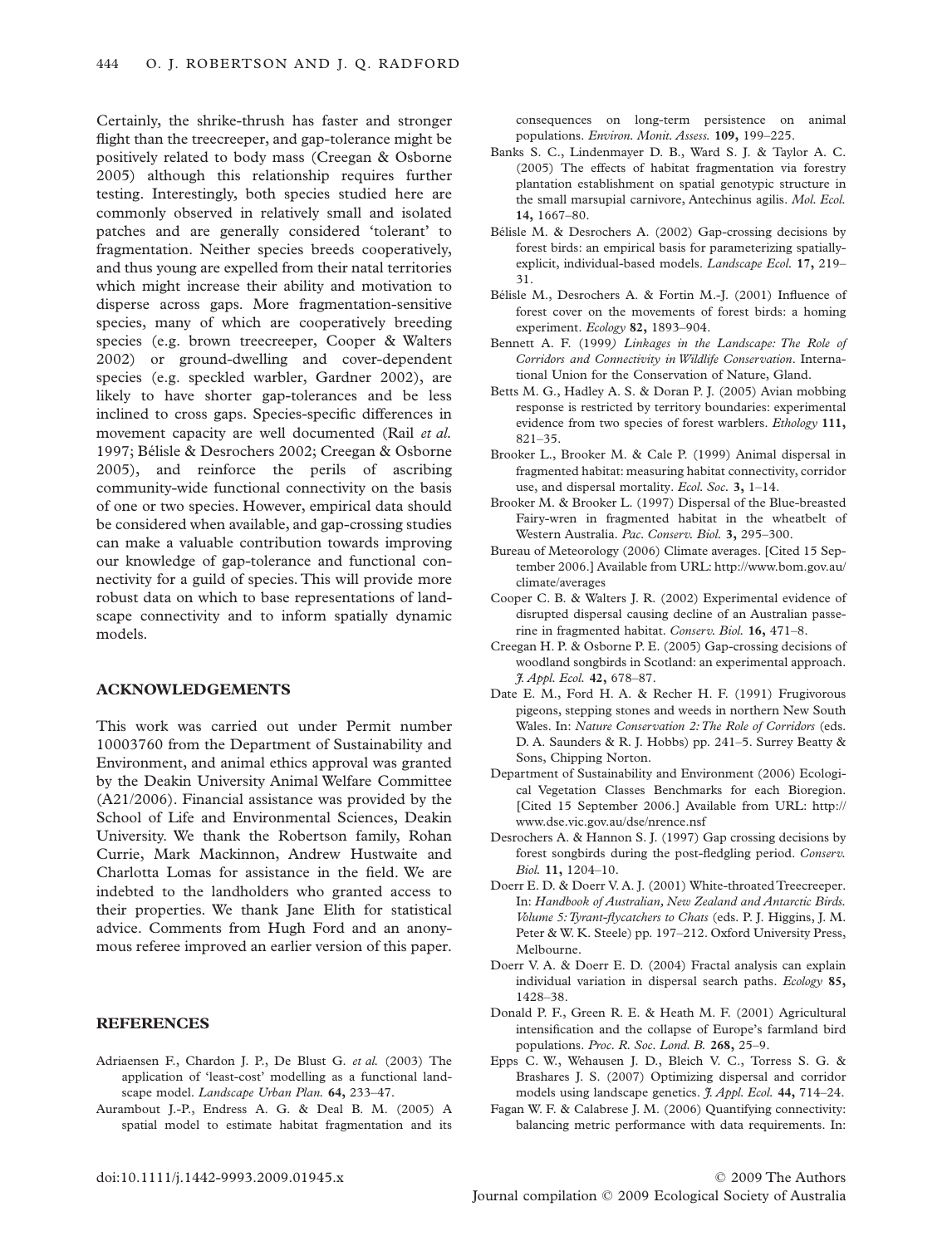*Connectivity Conservation* (eds K. R. Crooks & M. Sanjayan) pp. 297–317. Cambridge University Press, Cambridge.

- Fahrig L. (2003) Effects of habitat fragmentation on biodiversity. *Ann. Rev. Ecol. Evol. Syst.* **34,** 487–515.
- Fielding A. H. & Bell J. F. (1997) A review of methods for the assessment of prediction errors in conservation presence/ absence models. *Environ. Conserv.* **24,** 38–49.
- Fischer J. & Lindenmayer D. B. (2002) The conservation value of paddock trees for birds in a variegated landscape in southern New South Wales. 2. Paddock trees as stepping stones. *Biodivers. Conserv.* **11,** 833–49.
- Fischer J., Fazey I., Briese R. & Lindenmayer D. B. (2005) Making the matrix matter: challenges in Australian grazing landscapes. *Biodivers. Conserv.* **14,** 561–78.
- Ford H. A., Barrett G.W., Saunders D. A. & Recher H. F. (2001) Why have birds in the woodlands of Southern Australia declined? *Biol. Conserv.* **97,** 71–8.
- Fraser G. S. & Stutchbury B. J. M. (2004) Area-sensitive forest birds move extensively among forest patches. *Biol. Conserv.* **118,** 377–87.
- Gardner J. L. (2002) Breeding biology of the speckled warbler, Chthonicola sagittata. *Aust. J. Zool.* **50,** 169–81.
- Gobeil J. F. & Villard M.-A. (2002) Permeability of three boreal forest landscape types to bird movements as determined from experimental translocations. *Oikos* **98,** 447–58.
- Graham C. H. (2001) Factors influencing movement patterns of Keel-billed Toucans in a fragmented tropical landscape in southern Mexico. *Conserv. Biol.* **15,** 1789–98.
- Greenberg R. (1989) Neophobia, aversion to open space, and ecological plasticity in Song and Swamp Sparrows. *Can. J. Zool.* **67,** 1194–9.
- Griffioen P. A. & Clarke M. F. (2002) Large-scale birdmovement patterns evident in eastern Australian atlas data. *Emu* **102,** 99–125.
- Grubb T. J. & Doherty P. F. (1999) On home-range gap crossing. *Auk* **116,** 618–28.
- Haas C. A. (1995) Dispersal and use of corridors by birds in wooded patches on an agricultural landscape. *Conserv. Biol.* **9,** 845–54.
- Haddad N. M. & Tewksbury J. J. (2006) Impacts of corridors on populations and communities. In: *Connectivity Conservation* (eds K. R. Crooks & M. Sanjayan) pp. 390–415. Cambridge University Press, Cambridge.
- Hannah D., Woinarski J. C. Z., Catterall C. P., McCosker J. C., Thurgate N.Y. & Fensham R. J. (2007) Impacts of clearing, fragmentation and disturbance on the bird fauna of Eucalypt savanna woodlands in central Queensland, Australia. *Austral Ecol.* **32,** 261–76.
- Higgins P. J. & Peter J. M., eds (2002) *Handbook of Australian, New Zealand and Antarctic Birds. Volume 6: Pardalotes to Spangled Drongo*. Oxford University Press, Melbourne.
- Laurance W. F., Lovejoy T. E., Vasconcelos H. L. *et al.* (2002) Ecosystem decay of Amazonian forest fragments: a 22-year investigation. *Conserv. Biol.* **16,** 605–18.
- Law B. S., Chidel M. & Turner G. (2000) The use by wildlife of paddock trees in farmland. *Pac. Conserv. Biol.* **6,** 130– 43.
- Lawes AgriculturalTrust (2005) *GenStat forWindows, Edition 8.1*. Lawes Agricultural Trust, Rothamsted.
- Lima S. L. & Dill L. M. (1990) Behavioural decisions made under the risk of predation: a review and prospectus. *Can. J. Zool.* **68,** 619–40.
- McCullagh P. & Nelder J. A. (1989) *Generalized Linear Models*. Chapman and Hall, London.
- 
- Journal compilation © 2009 Ecological Society of Australia
- McIntyre S. & Barrett G. W. (1992) Habitat variegation, an alternative to fragmentation. *Conserv. Biol.* **6,** 146–7.
- McRae B. H. & Beier P. (2007) Circuit theory predicts gene flow in plant and animal populations. *Proc. Natl. Acad. Sci.* **104,** 19885–90.
- Manning A. D., Fischer J. & Lindenmayer D. B. (2006) Scattered trees are keystone structures – implications for conservation. *Biol. Conserv.* **132,** 311–21.
- Merriam G. (1991) Corridors and connectivity: animal populations in heterogeneous environments. In: *Nature Conservation 2: The Role of Corridors* (eds D. A. Saunders & R. J. Hobbs) pp. 134–42. Surrey Beatty & Sons, Chipping Norton.
- Norris D. R. & Stutchbury B. J. (2001) Extraterritorial movements of a forest songbird in a fragmented landscape. *Conserv. Biol.* **15,** 729–36.
- Noske R. A. (1991) A demographic comparison of cooperatively breeding and non-cooperative treecreepers (Climacteridae). *Emu* **91,** 73–86.
- Plowright H. (2003a) *A Field Guide to Australian Birdsong. CD 8: Jacky Winter to Grey Shrike-thrush*. Bird Observers Club of Australia, Melbourne.
- Plowright H. (2003b) *A Field Guide to Australian Birdsong. CD 5: Tawny Frogmouth to Kalkadoon Grasswren*. Bird Observers Club of Australia, Melbourne.
- R Development Core Team (2005) *R: A Language and Environment for Statistical Computing*. Royal Foundation for Statistical Computing, Vienna. [Cited 15 July 2006.] Available from URL:<http://www.R-project.org>
- Radford J. Q. & Bennett A. F. (2006) Factors affecting patch occupancy by the White-browed Treecreeper *Climacteris affinis* in an agricultural landscape in north-west Victoria, Australia. *Pac. Conserv. Biol.* **12,** 195–206.
- Rail J.-F., Darveau M., Desrochers A. & Huot J. (1997) Territorial responses of boreal forest birds to habitat gaps. *Condor* **99,** 976–80.
- Robichaud I., Villard M.-A. & Machtans C. S. (2002) Effects of forest regeneration on songbird movements in a managed forest landscape of Alberta, Canada. *Landscape Ecol.* **17,** 247–62.
- Saunders D. A. & de Rebeira C. P. (1991) Values of corridors to avian populations in a fragmented landscape. In: *Nature Conservation 2:The Role of Corridors* (eds. D. A. Saunders & R. J. Hobbs) pp. 221–40. Surrey Beatty & Sons, Chipping Norton.
- Seiving K. E., Willson M. F. & De Santo T. L. (1996) Habitat barriers to movement of understorey birds in fragmented south-temperate rainforest. *Auk* **113,** 944–9.
- Shirley S. M. (2006) Movement of forest birds across river and clearcut edges of varying riparian buffer strip widths. *For. Ecol. Manag.* **223,** 190–9.
- Stow A. J., Sunnucks P., Briscoe D. A. & Gardner M. G. (2001) The impact of habitat fragmentation on dispersal of Cunningham's skink (*Egernia cunninghami*): evidence from allelic and genotypic analyses of microsatellites. *Mol. Ecol.* **10,** 867–78.
- Taylor P. D., Fahrig L., Henein K. & Merriam G. (1993) Connectivity is a vital element of landscape structure. *Oikos* **69,** 571–3.
- Tischendorf L. & Fahrig L. (2000) On the usage and measurement of landscape connectivity. *Oikos* **90,** 7–19.
- Tracey J. A. (2006) Individual-based modeling as a tool for conserving connectivity. In: *Connectivity Conservation* (eds K. R. Crooks & M. Sanjayan) pp. 369–89. Cambridge University Press, Cambridge.